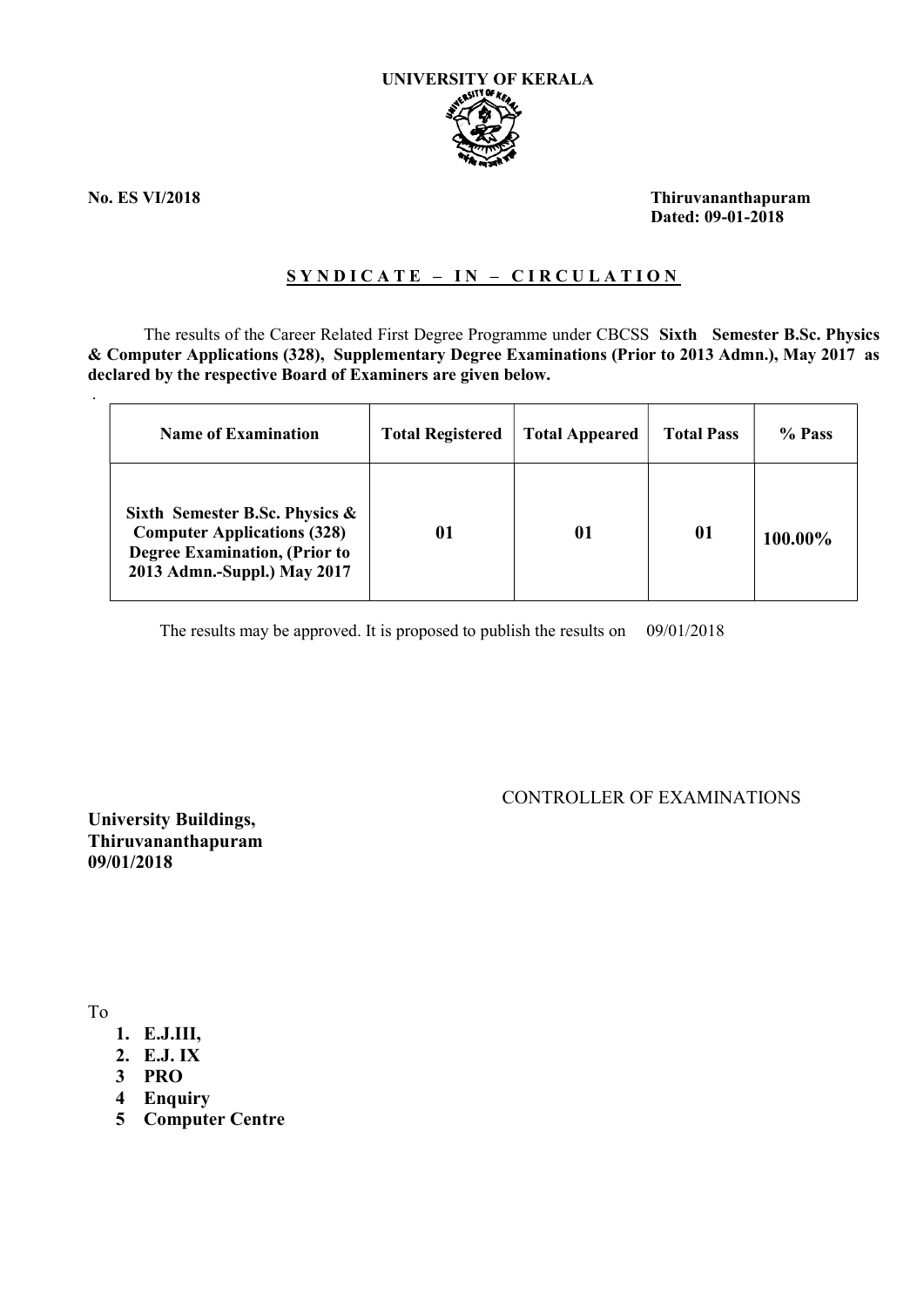Not to be published before 09-01-2018

No. ES VI/2018



## UNIVERSITY OF KERALA NOTIFICATION

- 1. The following is the provisional list of Register Numbers of the successful candidates at the Career Related First Degree Programme Under CBCSS Sixth Semester B.Sc. Physics & Computer Applications (328), Supplementary Degree Examinations (Prior to 2013 Admn.), May 2017 as declared by the Board of Examiners.
- 2. Those who are successful in parts means: either the candidate has not obtained a separate minimum of 'D' grade in CE and ESE and/or has not obtained a minimum SGPA of 1.5
- 3. The Mark lists of the candidates will be sent to the respective Centers.
- 4. The date for revaluation and scrutiny is 02-02-2018. Candidates should make use of draft mark list available in the university website for applying for revaluation. Application for revaluation and scrutiny should be submitted through ONLINE only

CONTROLLER OF EXAMINATIONS

University Buildings, Thiruvananthapuram 09/01/2018